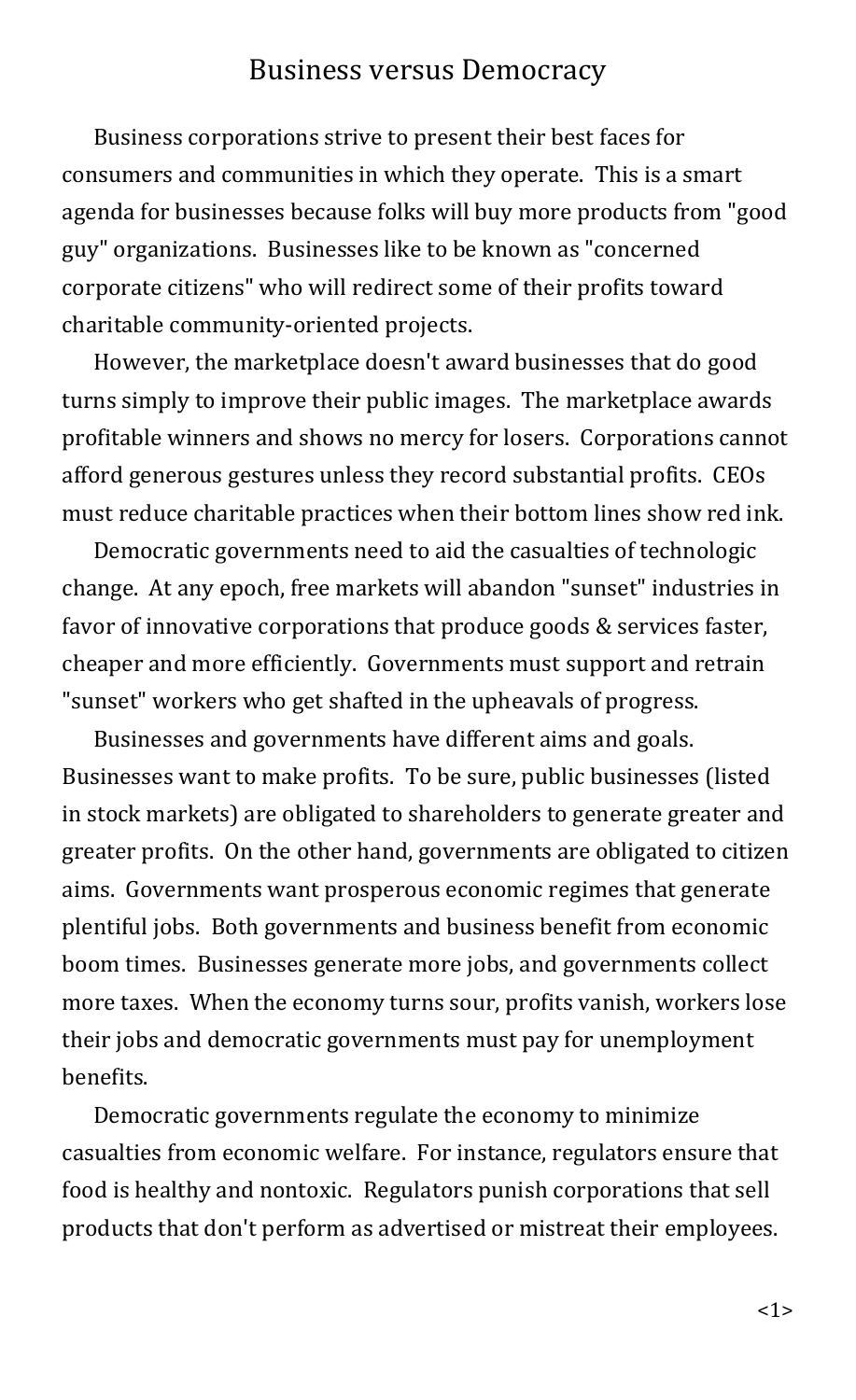Governments hope to maintain robust economies that offer jobs and general prosperity. Poor economies encourage discontent and social unrest.

Both governments and businesses yield to the law of supply and demand. Consumer demand will raise prices. Abundant supplies of products will lower prices. The marketplace decides if prices rise or fall. Governments can influence the economy to some degree by regulating the money supply. Businesses can influence prices by raising or lowering productive inventories.

In boom times, everyone benefits. Governments collect enough revenues to improve the national infrastructure. Highways, bridges, railways and ocean ports facilitate trade and encourage business expansions.

Liberal free-market economists expect governments and businesses to observe marketplace incentives. This works fine during the periods of prosperity. But when the economy falters, governments are left with the fallout. Businesses downsize their workforces, putting more citizens in need of social support. Governments must take up the slack while they receive fewer tax revenues.

Government policies allow corporations a kind of no-fault insurance. Businesses can shave payrolls and send jobless workers to government caretakers. If worse comes to worse, businesses may seek bankruptcy protection and write off most of their debts. Governments must foot the bill for all of this. The process is called monetary inflation which means that cash loses spending power and salaries lose longterm value. Ultimately, citizens are ones that foot the bill when they forfeit income and sales taxes.

If you think businesses are getting off Scott-free, you're absolutely right. And this is just the tip of the iceberg.

Our current economic system requires so-called "market makers" to function efficiently. Market makers buy & sell commodities, financial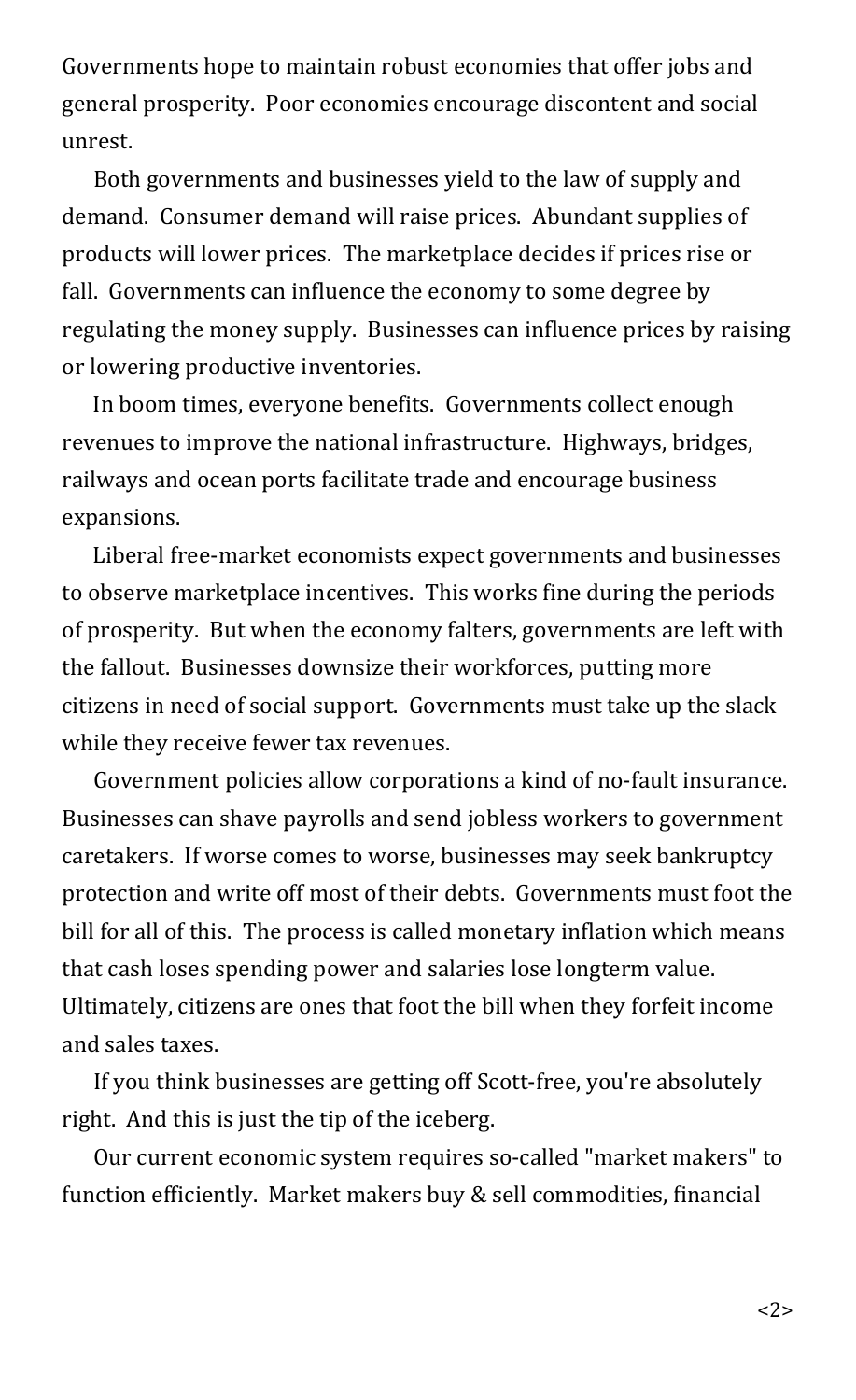IOUs and shares of public corporations. Spin doctors and advertisers influence market makers which in turn regulate the trends of supply and demand. All of the above parasites determine what retail prices consumers will pay. As much as 20% of the total economy is garnered by financial market makers, spin doctors and advertisers. The prices of everything you buy (smartphones, bus fares and tomatoes) are hiked to cover the fees of parasites.

Financial market makers, spin doctors and advertisers produce absolutely nothing but expectations. Citizens of democratic nations would see cheaper retail prices if they got rid of the parasites that skim frosting from the cake of economic production.

Here comes the big question: why don't we trash the parasites?

One big reason: wealthy elites would scream bloody murder. They represent 1% of the population yet own 90% of the profitable assets. If some idealist tried to reform the current economic system, the elites would bend over backwards to discredit the reformer as a whacko anarchist.

Another big reason: the parasites are interwoven with the money system. When you dump the parasites, you devalue your money to zero because modern currencies are worthless beyond consumer expectations and government guarantees.

The changeover to a parasite-free economy requires a huge paradigm shift. Citizens would need to adopt an economic system where governments and corporations are far more transparent than they are today.

Consumers as well as producers would have to live within their means. Debit cards would replace credit cards. Corporations would have to earn the right to borrow by demonstrating their new products will benefit society as a whole. Citizens would need to accept more responsibilities. They would need to be better informed and able to distinguish between truth tellers and con artists. In short, citizens